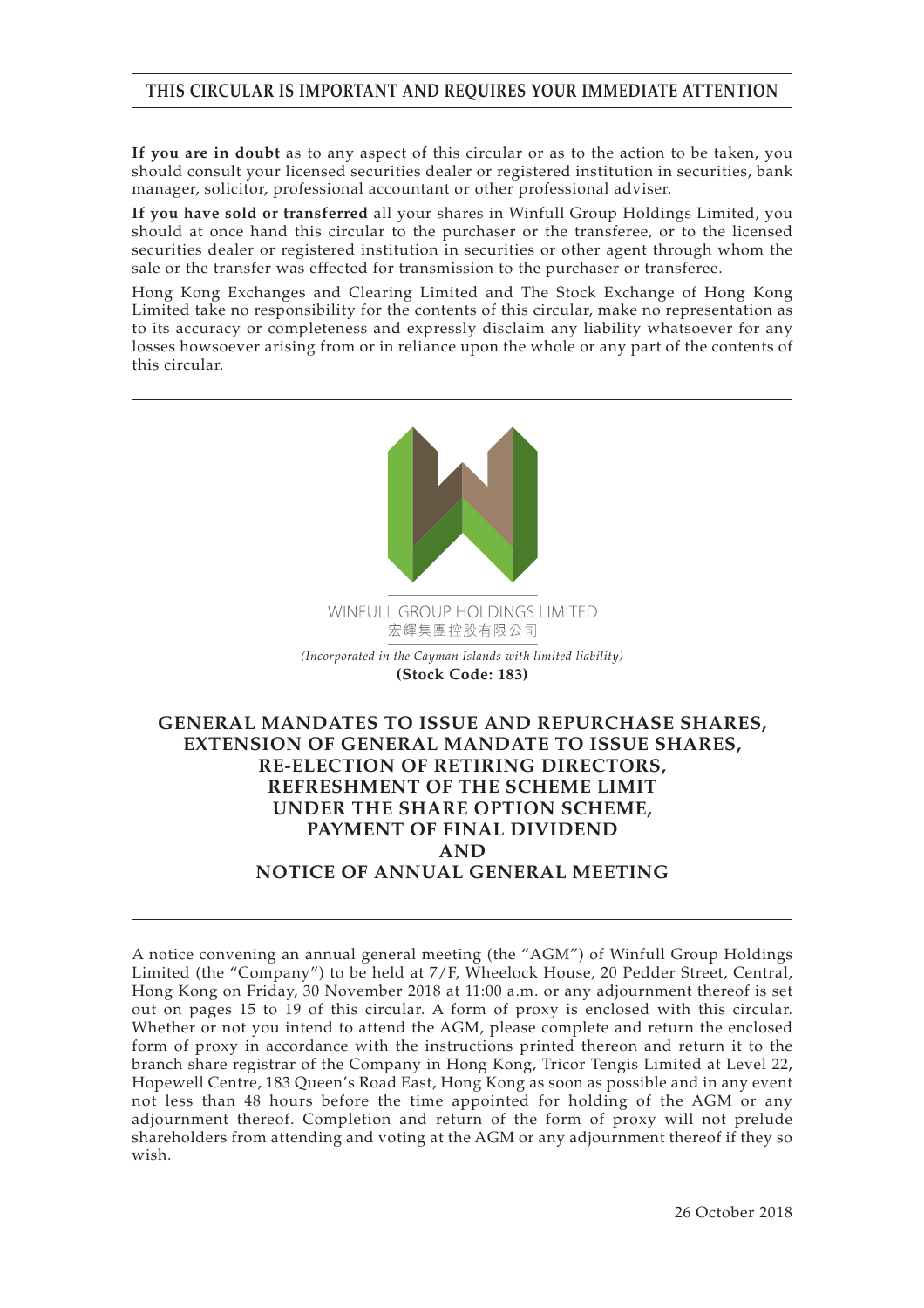# **CONTENTS**

# *Page*

|                                                                       | 1              |  |  |
|-----------------------------------------------------------------------|----------------|--|--|
| Letter from the Board                                                 |                |  |  |
|                                                                       | 3              |  |  |
|                                                                       | $\overline{4}$ |  |  |
|                                                                       | $\overline{4}$ |  |  |
|                                                                       | 5              |  |  |
|                                                                       | 5              |  |  |
|                                                                       | 5              |  |  |
|                                                                       | 6              |  |  |
|                                                                       | 7              |  |  |
|                                                                       | 7              |  |  |
|                                                                       | 7              |  |  |
|                                                                       | 8              |  |  |
|                                                                       | 8              |  |  |
| Appendix I                                                            | 9              |  |  |
| Appendix II - Details of Retiring Directors Proposed to be Re-elected |                |  |  |
|                                                                       | 13             |  |  |
|                                                                       | 15             |  |  |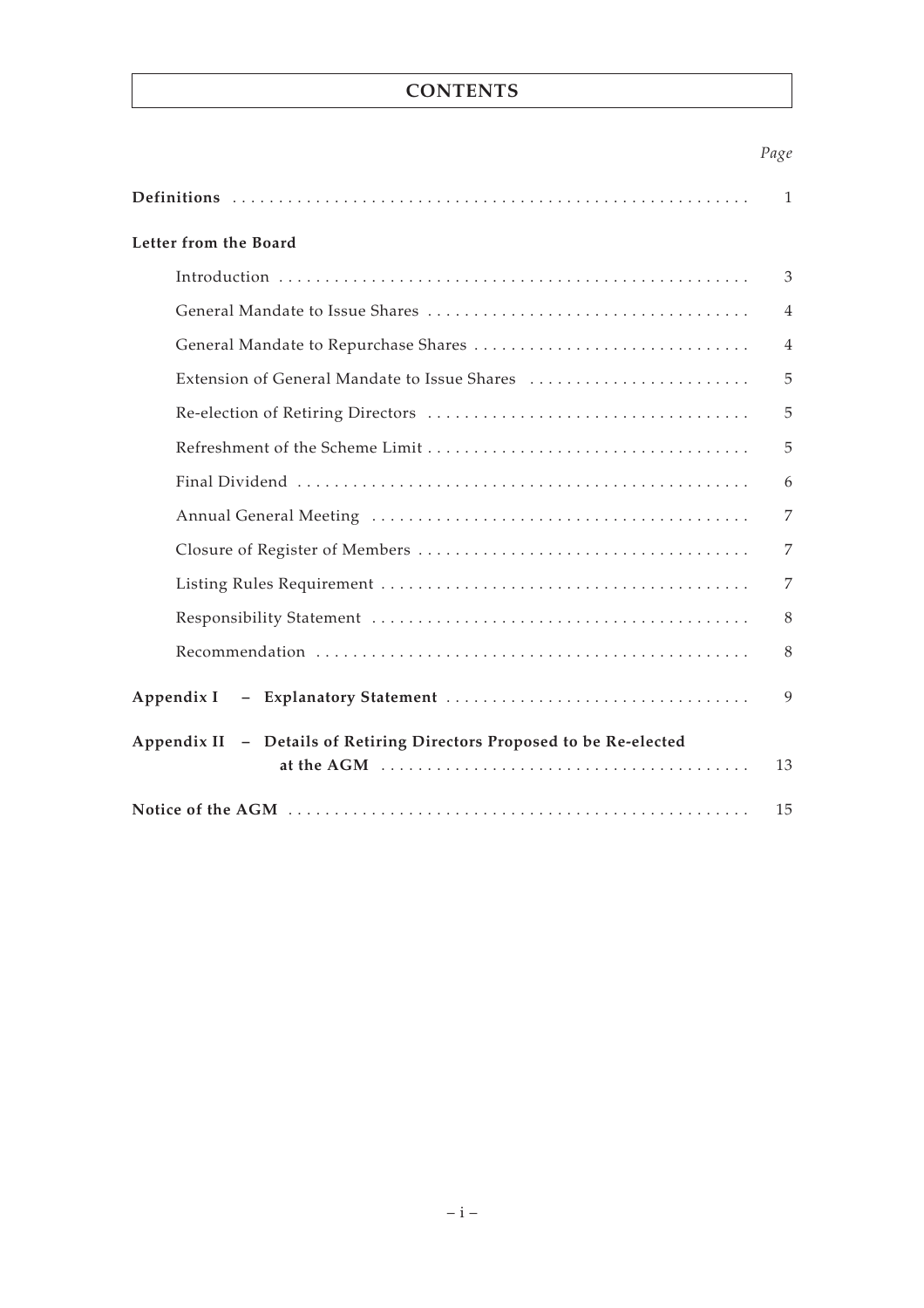*In this circular, unless the context otherwise requires, the following expressions shall have the following meanings:*

| "AGM"                      | the annual general meeting of the Company to be<br>convened and held at 7/F, Wheelock House, 20<br>Pedder Street, Central, Hong Kong on Friday, 30<br>November 2018 at 11:00 a.m. or any adjournment<br>thereof                                |
|----------------------------|------------------------------------------------------------------------------------------------------------------------------------------------------------------------------------------------------------------------------------------------|
| "Articles of Association"  | the articles of association of the Company                                                                                                                                                                                                     |
| "Board"                    | the board of Director(s)                                                                                                                                                                                                                       |
| "Close Associate(s)"       | the meaning as ascribed thereto under the Listing<br>Rules                                                                                                                                                                                     |
| "Company"                  | Winfull Group Holdings Limited, a company<br>incorporated in the Cayman Islands with limited<br>liability and the Shares of which are listed on the main<br>board of the Stock Exchange                                                        |
| "Core Connected Person(s)" | the meaning as ascribed thereto under the Listing<br>Rules                                                                                                                                                                                     |
| "Director(s)"              | the director(s) of the Company                                                                                                                                                                                                                 |
| "Group"                    | the Company and its subsidiaries                                                                                                                                                                                                               |
| "HK\$"                     | Hong Kong dollars, the lawful currency of Hong<br>Kong                                                                                                                                                                                         |
| "Hong Kong"                | the Hong Kong Special Administrative Region of the<br>People's Republic of China                                                                                                                                                               |
| "Issue Mandate"            | the issue mandate proposed to be granted to the<br>Directors at the AGM to allot, issue and deal with<br>Shares not exceeding 20% of the issued Shares as at<br>the date of passing the relevant resolution for<br>approving the issue mandate |
| "Latest Practicable Date"  | 19 October 2018, being the latest practicable date prior<br>to the printing of this circular for the purpose of<br>ascertaining certain information contained in this<br>circular                                                              |
| "Listing Rules"            | the Rules Governing the Listing of Securities on the<br>Stock Exchange                                                                                                                                                                         |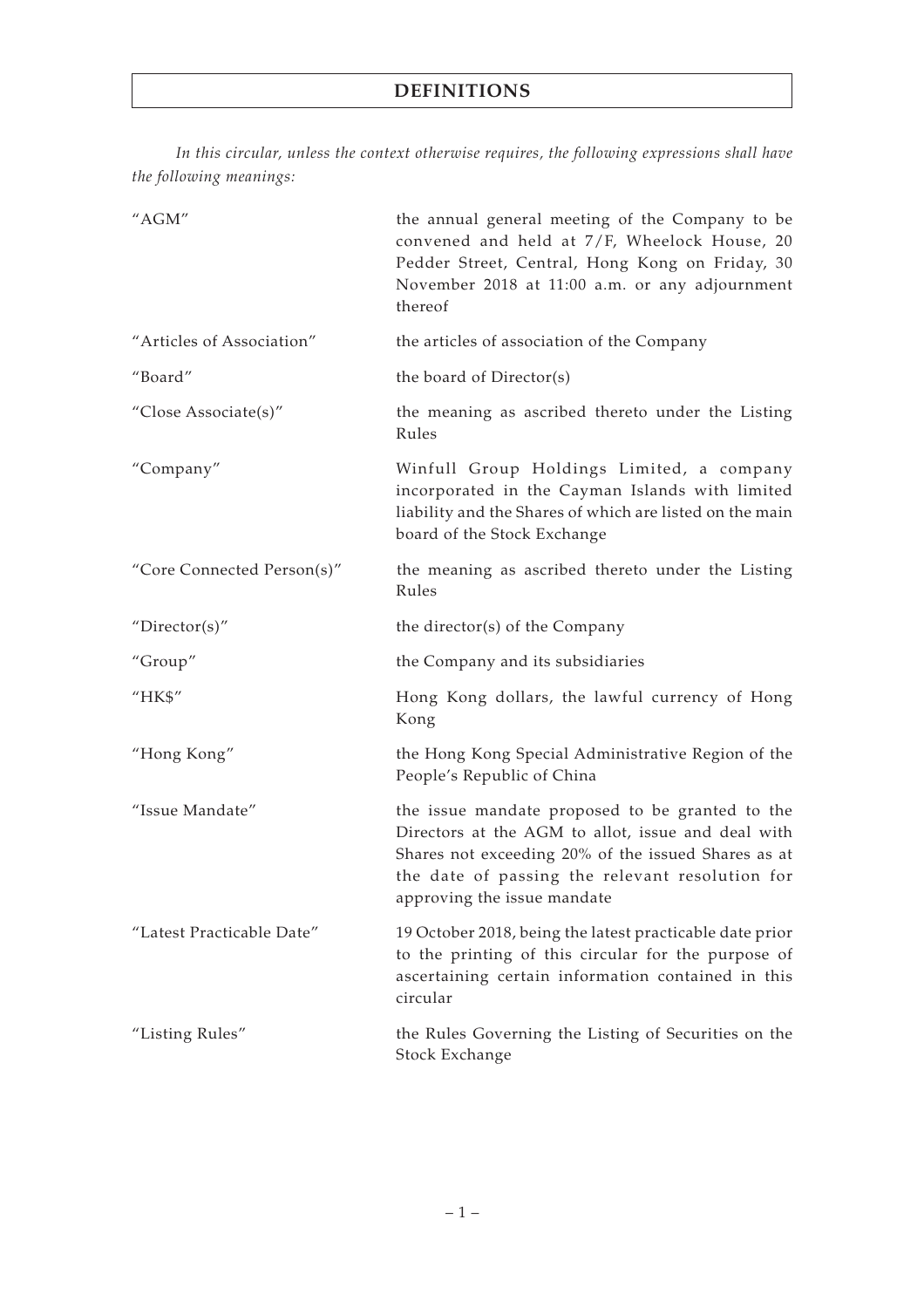# **DEFINITIONS**

| "Options"                                                                                                                                                                                                                                                                                                           | the options granted or to be granted by the Company<br>to the grantees under the Share Option Scheme to<br>subscribe for Shares in accordance with the terms<br>thereof                                                                                                                           |
|---------------------------------------------------------------------------------------------------------------------------------------------------------------------------------------------------------------------------------------------------------------------------------------------------------------------|---------------------------------------------------------------------------------------------------------------------------------------------------------------------------------------------------------------------------------------------------------------------------------------------------|
| "Repurchase Mandate"                                                                                                                                                                                                                                                                                                | the repurchase mandate proposed to be granted to the<br>Directors at the AGM to exercise the powers of the<br>Company to repurchase fully paid Shares up to a<br>maximum of 10% of the issued Shares as at the date of<br>passing the relevant resolution for approving the<br>repurchase mandate |
| "Scheme Limit"                                                                                                                                                                                                                                                                                                      | the maximum number of Shares which may be issued<br>upon the exercise of all options granted or to be<br>granted under the Share Option Scheme                                                                                                                                                    |
| " $SFO"$                                                                                                                                                                                                                                                                                                            | the Securities and Futures Ordinance (Chapter 571 of<br>Laws of Hong Kong)                                                                                                                                                                                                                        |
| "Share $(s)$ "                                                                                                                                                                                                                                                                                                      | ordinary share(s) of HK\$0.01 each in the share capital<br>of the Company                                                                                                                                                                                                                         |
| "Share Option Scheme"                                                                                                                                                                                                                                                                                               | the share option scheme of the Company adopted on 1<br>November 2011                                                                                                                                                                                                                              |
| "Shareholder(s)"                                                                                                                                                                                                                                                                                                    | holder(s) of the Share(s)                                                                                                                                                                                                                                                                         |
| "Stock Exchange"                                                                                                                                                                                                                                                                                                    | The Stock Exchange of Hong Kong Limited                                                                                                                                                                                                                                                           |
| "Takeovers Code"                                                                                                                                                                                                                                                                                                    | The Codes on Takeovers and Mergers and Share<br>Buy-backs                                                                                                                                                                                                                                         |
| $\frac{1}{2}$ $\frac{1}{2}$ $\frac{1}{2}$ $\frac{1}{2}$ $\frac{1}{2}$ $\frac{1}{2}$ $\frac{1}{2}$ $\frac{1}{2}$ $\frac{1}{2}$ $\frac{1}{2}$ $\frac{1}{2}$ $\frac{1}{2}$ $\frac{1}{2}$ $\frac{1}{2}$ $\frac{1}{2}$ $\frac{1}{2}$ $\frac{1}{2}$ $\frac{1}{2}$ $\frac{1}{2}$ $\frac{1}{2}$ $\frac{1}{2}$ $\frac{1}{2}$ | per cent.                                                                                                                                                                                                                                                                                         |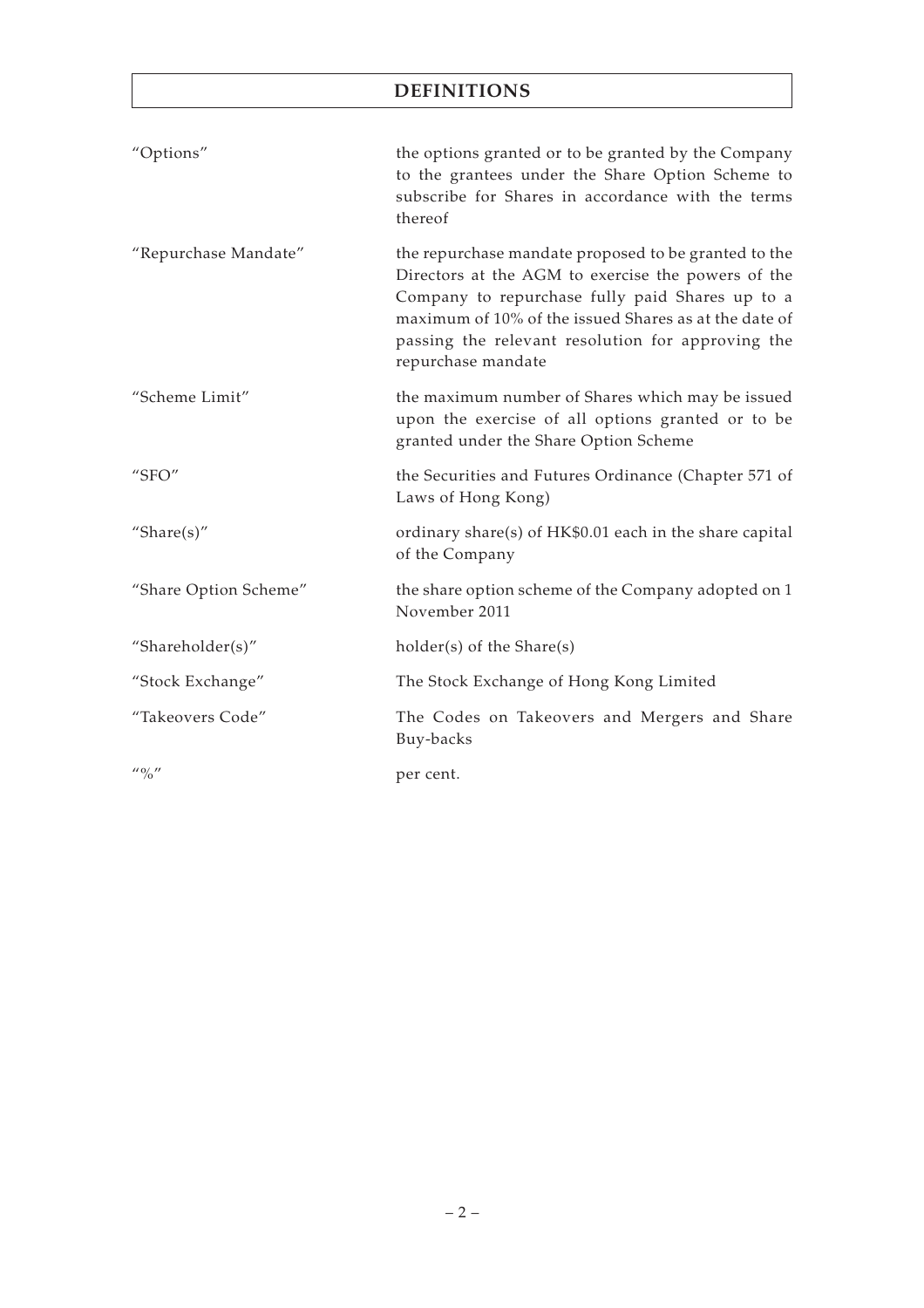

WINFULL GROUP HOLDINGS LIMITED 宏輝集團控股有限公司

*(Incorporated in the Cayman Islands with limited liability)* **(Stock Code: 183)**

*Executive Directors:* Mr. Pong Wilson Wai San *(Chairman)* Mr. Lee Wing Yin *(Chief Executive Officer)*

*Non-executive Director:* Mr. Lai Hin Wing Henry

*Independent Non-executive Directors:* Mr. Koo Fook Sun Louis Mr. Lung Hung Cheuk Ms. Yeung Wing Yan Wendy

*Registered office:* Cricket Square Hutchins Drive P.O. Box 2681 Grand Cayman KY1-1111 Cayman Islands

*Head office and principal place of business in Hong Kong:* Unit A, 6/F 9 Queen's Road Central Hong Kong

26 October 2018

*To the Shareholders*

Dear Sir or Madam,

# **GENERAL MANDATES TO ISSUE AND REPURCHASE SHARES, EXTENSION OF GENERAL MANDATE TO ISSUE SHARES, RE-ELECTION OF RETIRING DIRECTORS, REFRESHMENT OF THE SCHEME LIMIT UNDER THE SHARE OPTION SCHEME, PAYMENT OF FINAL DIVIDEND AND NOTICE OF ANNUAL GENERAL MEETING**

#### **INTRODUCTION**

The purpose of this circular is to provide you with information relating to the resolutions to be proposed at the AGM for (i) the grant of the Issue Mandate; (ii) the grant of the Repurchase Mandate; (iii) the extension of the Issue Mandate; (iv) the re-election of retiring Directors; (v) the refreshment of Scheme Limit; (vi) the payment of final dividend; and (vii) give you the notice of the AGM.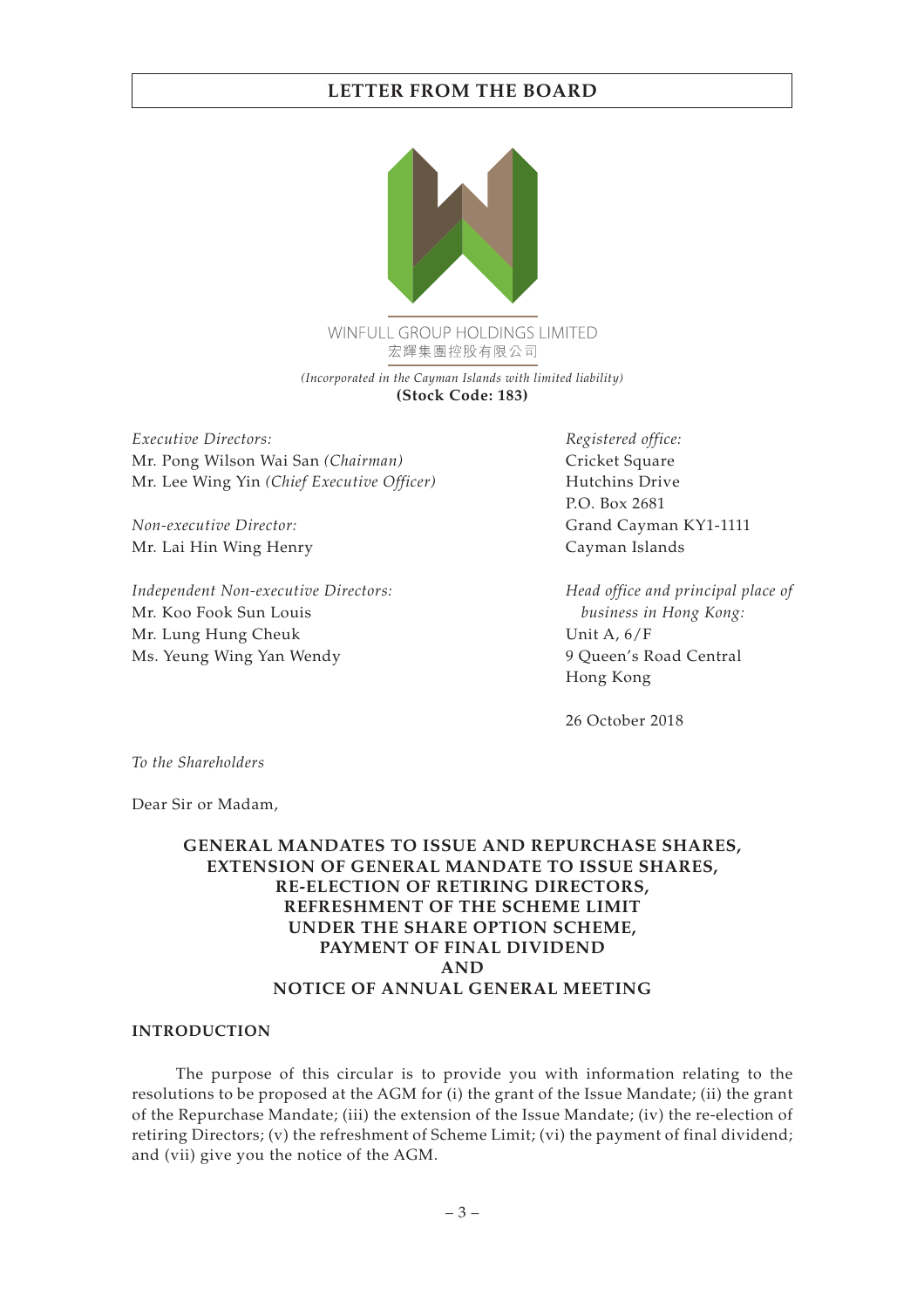#### **GENERAL MANDATE TO ISSUE SHARES**

At the annual general meeting of the Company held on 29 November 2017, an ordinary resolution was passed by the Shareholders on granting the existing issue mandate to the Directors.

An ordinary resolution will be proposed at the AGM to revoke the existing issue mandate and to grant to the Directors a fresh Issue Mandate, i.e. a general and unconditional mandate to allot, issue and deal with, otherwise by way of rights issue or any option scheme or similar arrangements for the time being adopted for the grant or issue to officers and/or employees of the Company and/or any of its subsidiaries of shares or rights to acquire shares in the Company or any Shares issued as scrip dividends pursuant to the memorandum and articles of association of the Company, additional Shares not exceeding 20% of the issued Shares at the date of the passing of such resolution. Based on 5,548,125,668 issued Shares as at the Latest Practicable Date and assuming no further Shares are issued and no Shares are repurchased after the Latest Practicable Date and up to the date of the AGM, the Directors will be able to allot, issue and deal with for up to a total of 1,109,625,133 Shares if the fresh Issue Mandate is granted at the AGM, which will remain in effect until the earliest of (i) the conclusion of the next annual general meeting of the Company; (ii) the expiration of the period within which the next annual general meeting of the Company is required by the Articles of Association or any applicable laws of the Cayman Islands to be held; and (iii) the date upon which such authority is revoked or varied by an ordinary resolution of the Shareholders in a general meeting of the Company.

#### **GENERAL MANDATE TO REPURCHASE SHARES**

At the annual general meeting of the Company held on 29 November 2017, an ordinary resolution was passed by the Shareholders on granting the existing repurchase mandate to the Directors.

An ordinary resolution will be proposed at the AGM to revoke the existing repurchase mandate and to grant to the Directors a fresh Repurchase Mandate, i.e. a general and unconditional mandate to repurchase Shares subject to the maximum number of Shares of up to 10% of the issued Shares at the date of passing of such resolution.

The fresh Repurchase Mandate, if granted, shall be effective until whichever is the earliest of:

- (a) the conclusion of the next annual general meeting of the Company;
- (b) the expiration of the period within which the next annual general meeting of the Company is required by the Articles of Association or any applicable law of the Cayman Islands to be held; and
- (c) the passing of an ordinary resolution by the Shareholders in general meeting revoking or varying the authority given to the Directors.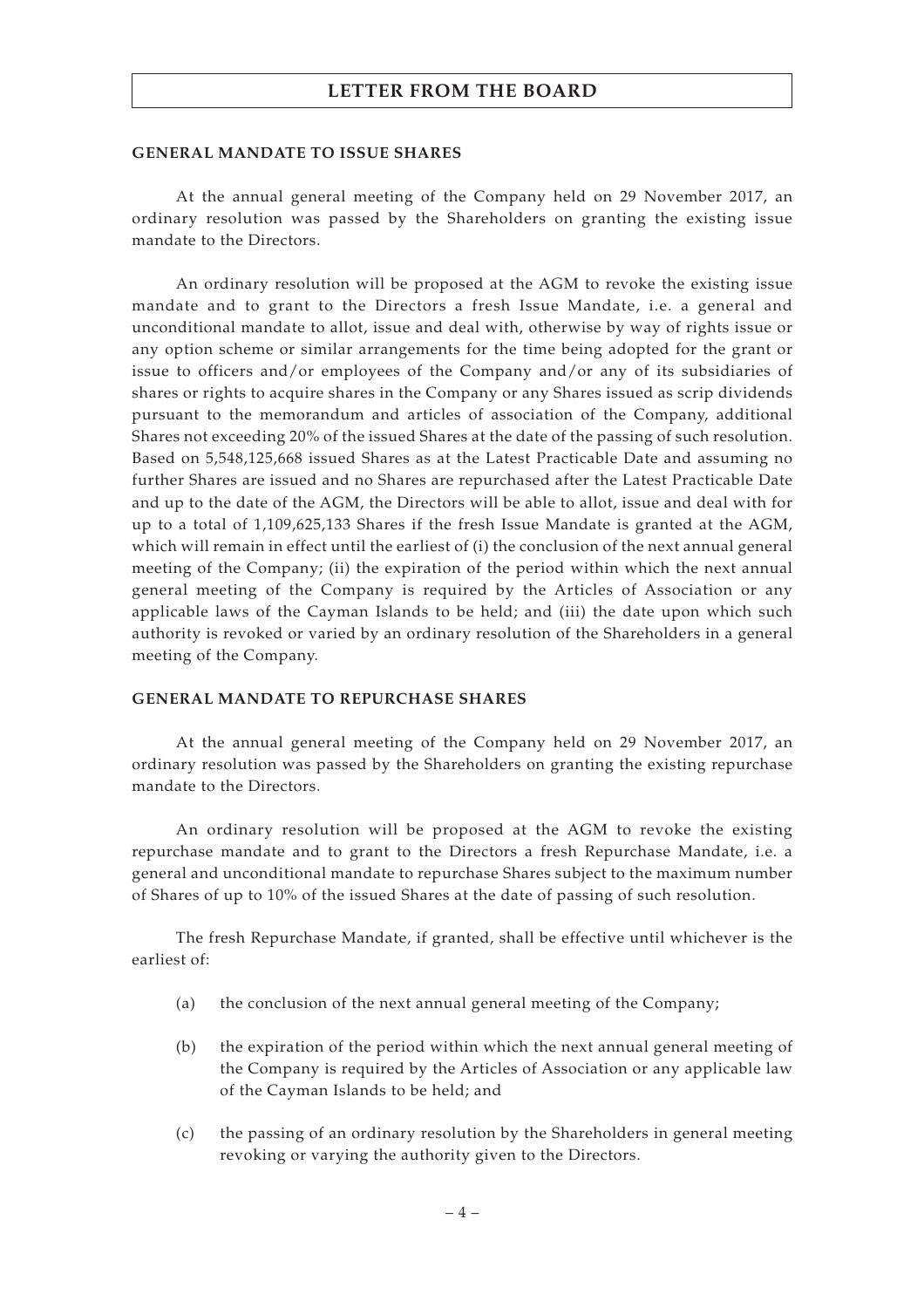#### **EXTENSION OF GENERAL MANDATE TO ISSUE SHARES**

Subject to conditional on the passing of the resolutions to grant the Issue Mandate and the Repurchase Mandate, an ordinary resolution will be proposed at the AGM to extend the Issue Mandate by the addition to the Shares which may be allotted or agreed conditionally or unconditionally to be allotted by the Directors pursuant to such general mandates of an amount representing the aggregate number of Shares repurchased by the Company pursuant to the Repurchase Mandate provided that such extended amount shall not exceed 10% of the issued Shares on the date of passing the resolution for approving the Issue Mandate.

#### **RE-ELECTION OF RETIRING DIRECTORS**

In accordance with Article 87(1), Mr. Lung Hung Cheuk and Ms. Yeung Wing Yan Wendy shall retire from office as Directors by rotation at the conclusion of the AGM and, being eligible, will offer themselves for re-election.

Mr. Lung Hung Cheuk was appointed as an independent non-executive Director on 23 March 2007. Therefore, he has served the Company for more than 9 years. Mr. Lung Hung Cheuk and Ms. Yeung Wing Yan Wendy have made an annual confirmation of independence pursuant to the independence guidelines set out in Rule 3.13 of the Listing Rules. The Company is of the view that Mr. Lung Hung Cheuk and Ms. Yeung Wing Yan Wendy are independent in accordance with the independence guidelines. Also, in view of their integrity, extensive knowledge and experience, the Company recommends Mr. Lung Hung Cheuk and Ms. Yeung Wing Yan Wendy to be re-elected.

Particulars relating to the retiring Directors are set out in Appendix II to this circular.

#### **REFRESHMENT OF THE SCHEME LIMIT**

The Company adopted the Share Option Scheme on 1 November 2011. There has not been any refreshment of the Scheme Limit since the adoption of the Share Option Scheme. Apart from the Share Option Scheme, the Company has no other share option scheme in effect as at the Latest Practicable Date. The Scheme Limit was set at 10% of the Shares in issue as at the date of approval and adoption of the Share Option Scheme in compliance with the Listing Rules. Subject to Shareholders' approval, the Company may, at any time thereafter, refresh the Scheme Limit to the extent not exceeding 10% of the Shares in issue as at the date of the said Shareholders' approval.

Since the adoption of the Share Option Scheme, the Company had granted Options to subscribe for a total of 106,760,000 Shares, of which 0 was exercised, 0 was cancelled and 25,400,000 were lapsed. As at the Latest Practicable Date, the total outstanding Options were 81,360,000, representing approximately 1.47% of the total number of issued Shares and there were no other Options outstanding under the Share Option Scheme and any other schemes of the Company.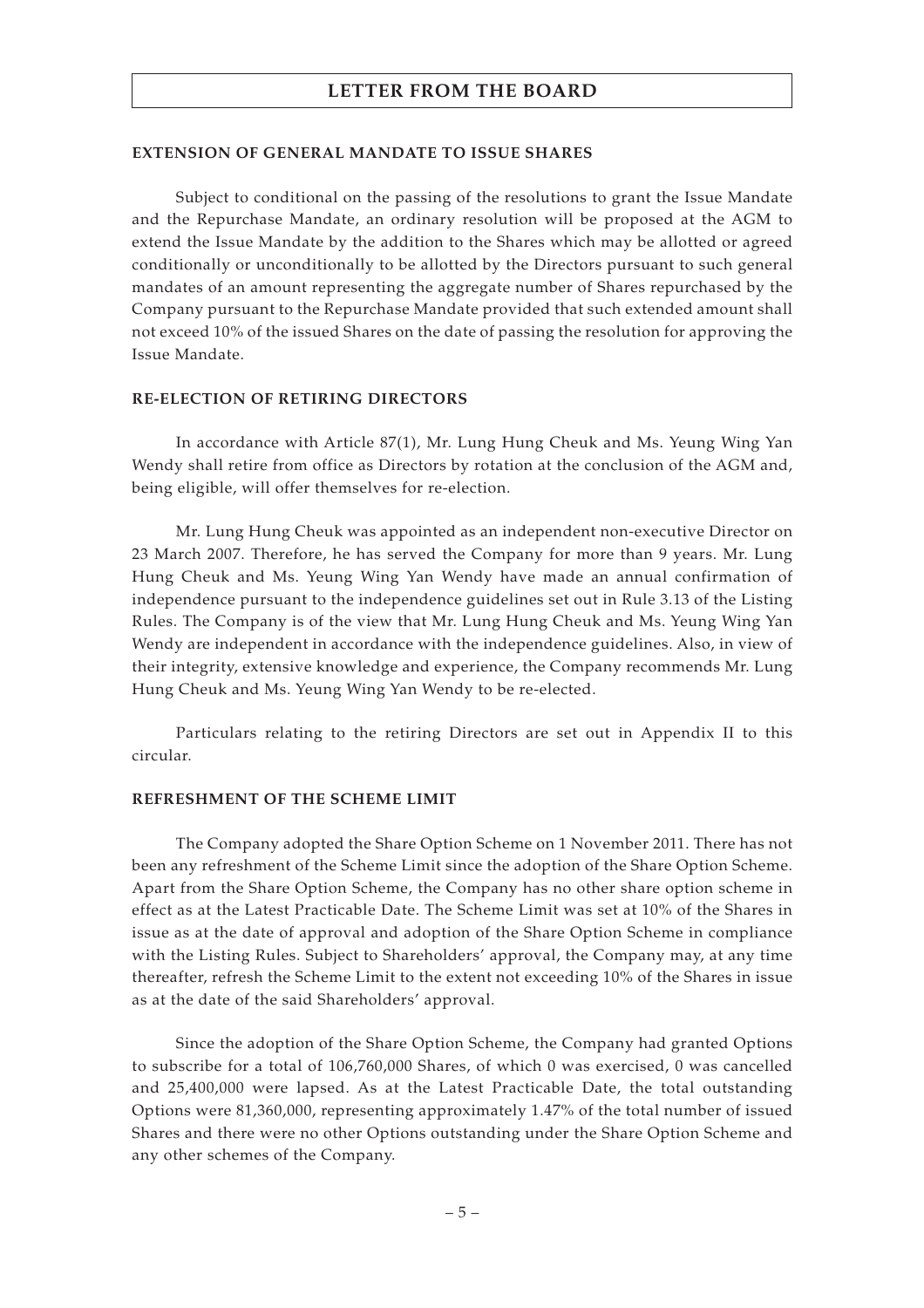As at the Latest Practicable Date, the Company had 5,548,125,668 Shares in issue. Assuming that no further Shares are issued and/or repurchased by the Company from the Latest Practicable Date to and including the date of the AGM, the maximum number of Shares which may be issued upon the exercise of all the Share Options to be granted under the refreshed Scheme Limit will be 554,812,566 Shares, representing approximately 10% of the total number of issued Shares as at the date of approval of the refreshed Scheme Limit by the Shareholders at the AGM.

Pursuant to the Listing Rules, the Shares which may be issued upon exercise of all outstanding Options granted and yet to be exercised under the Share Option Scheme or other schemes at any time will not exceed 30% of the Shares in issue from time to time. As mentioned above and subject to the above mentioned assumptions, the total number of Shares issuable is within the 30% limit of the total number of issued Shares from time to time as required by the Share Option Scheme. The Board undertakes that no Options shall be granted under the Share Option Scheme or any other scheme(s) of the Company if this will result in the 30% limit being exceeded.

## **Reasons for the refreshment of the Scheme Limit**

The Board considers that it is in the interests of the Company and its Shareholders as a whole to refresh the Scheme Limit in order to provide the Group with greater flexibility in granting Share Options to eligible grantees under the Share Option Scheme as incentives to reward their contribution to the Group and to motivate such eligible participants and other eligible participants to continue to contribute to the success of the Group. The Board therefore seeks the approval of the Shareholders at the AGM to refresh the Scheme Limit.

## **Conditions of the refreshment of the Scheme Limit**

The proposed refreshment of the Scheme Limit is conditional upon:

- (1) the passing of the ordinary resolution by the Shareholders at the AGM to approve the proposed refreshment of the Scheme Limit; and
- (2) the Listing Division of the Stock Exchange granting the approval of the listing of, and permission to deal in, the Shares to be allotted and issued pursuant to the exercise of Options granted under the refreshed Scheme Limit.

Application will be made to the Listing Division of the Stock Exchange for the listing of, and the permission to deal in, the Shares representing approximately 10% of the total number of issued Shares as at the date of the AGM to be allotted and issued upon exercise of the Options that may be granted under the refreshed Scheme Limit.

### **FINAL DIVIDEND**

The Board recommends the payment of a final dividend of HK0.18 cents per Share for the year ended 30 June 2018. The proposed final dividend amounts to approximately HK\$10 million.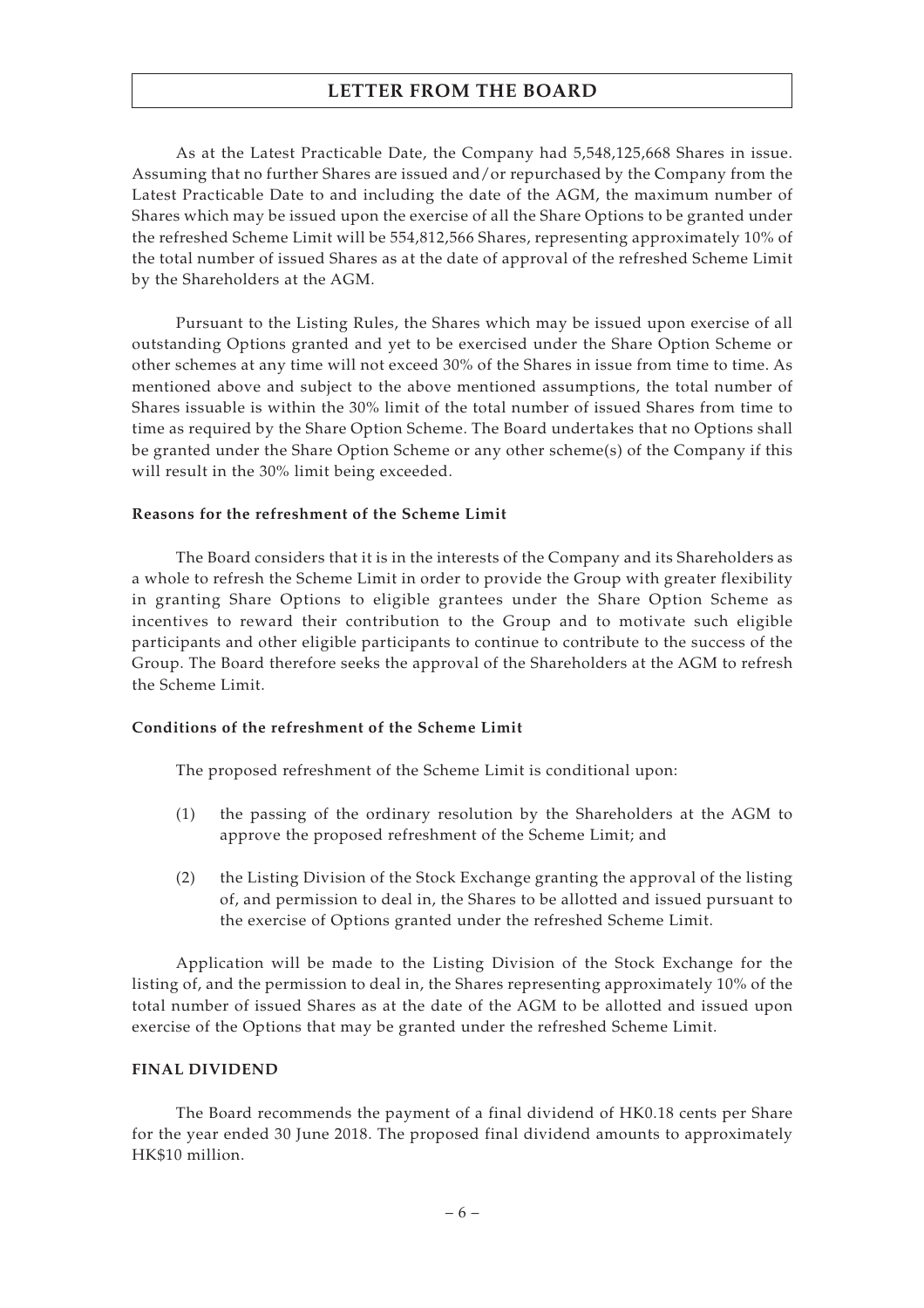Subject to the approval by the Shareholders at the AGM, the proposed final dividend is expected to be paid on or around 3 January 2019 to the Shareholders whose names are on the registers of members of the Company at close of business on 11 December 2018.

#### **ANNUAL GENERAL MEETING**

The notice of the AGM is set out on pages 15 to 19 of this circular. At the AGM, resolutions will be proposed to approve, inter alia, the grant of the Issue Mandate and Repurchase Mandate and the extension of the Issue Mandate by the addition thereto of the number of Shares repurchased pursuant to the Repurchase Mandate, and the re-election of retiring Directors.

A form of proxy for use at the AGM is enclosed with this circular and such form of proxy is also published on the websites of HKExnews (<www.hkexnews.hk>) and the Company (<www.winfullgroup.hk>). In order to be valid, the form of proxy must be completed and signed in accordance with the instructions printed thereon and deposited at the Company's branch share registrar in Hong Kong, Tricor Tengis Limited at Level 22, Hopewell Centre, 183 Queen's Road East, Hong Kong, together with a power of attorney or other authority, if any, under which it is signed or a notarially certified copy of that power or authority, not less than 48 hours before the time appointed for holding the AGM or any adjournment thereof. The completion and return of the form of proxy will not preclude any Shareholders from attending and voting at the meeting if so wish.

#### **CLOSURE OF REGISTER OF MEMBERS**

The register of members of the Company will be closed from Tuesday, 27 November 2018 to Friday, 30 November 2018 both days inclusive, during which period no transfers of shares shall be effected. In order to qualify for attending the forthcoming annual general meeting of the Company, all transfers of shares, accompanied by the relevant share certificates and transfer forms, must be lodged with the Company's Hong Kong branch share registrar, Tricor Tengis Limited at Level 22, Hopewell Centre, 183 Queen's Road East, Hong Kong for registration no later than 4:30 p.m. on Monday, 26 November 2018.

The register of members of the Company will be closed from Friday, 7 December 2018 to Tuesday, 11 December 2018 (both dates inclusive), during which period no transfer of shares will be registered. In order to qualify for the final dividend, all transfers of shares, accompanied by the relevant share certificates and transfer forms must be lodged with the Company's branch share registrars in Hong Kong, Tricor Tengis Limited at Level 22, Hopewell Centre, 183 Queen's Road East, Hong Kong for registration no later than 4:30 p.m. on Thursday, 6 December 2018.

#### **LISTING RULES REQUIREMENT**

According to Rule 13.39 of the Listing Rules, any vote of the Shareholders at a general meeting must be taken by poll except where the chairman, in good faith, decides to allow a resolution which relates purely to a procedural or administrative matter to be voted on by a show of hands. Therefore, all the resolutions set out in the notice of AGM will be taken by way of poll and an announcement will be made after the AGM.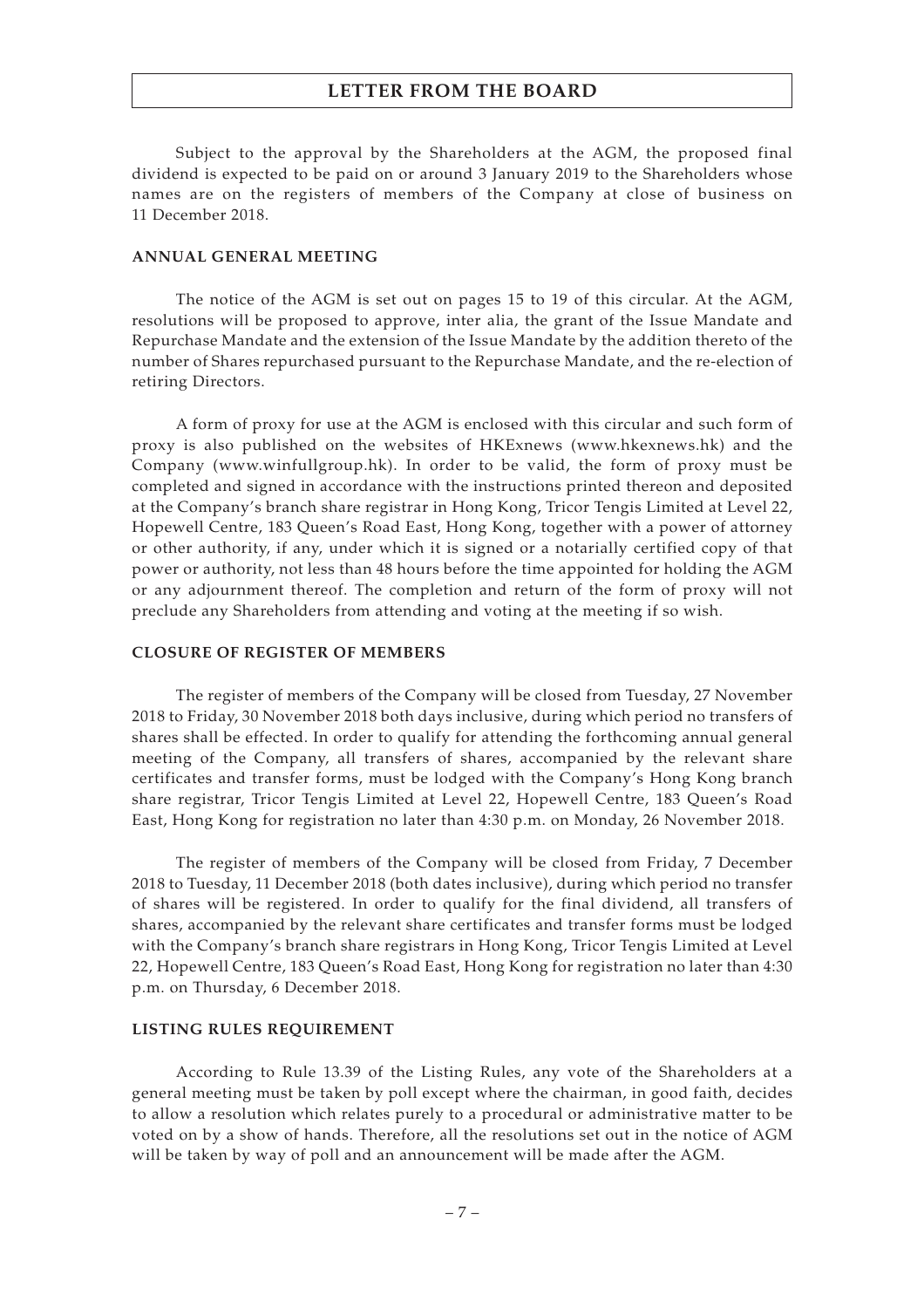#### **RESPONSIBILITY STATEMENT**

This circular, for which the Directors collectively and individually accept full responsibility, includes particulars given in compliance with the Listing Rules for the purpose of giving information with regard to the Company. The Directors, having made all reasonable enquiries, confirm that to the best of their knowledge and belief the information contained in this circular is accurate and complete in all material respects and not misleading or deceptive, and there are no other matters the omission of which would make any statement herein or this circular misleading.

#### **RECOMMENDATION**

The Directors believe that the grant of the Issue Mandate and the Repurchase Mandate, the extension of the Issue Mandate, the re-election of retiring Directors, the refreshment of the Scheme Limit and the payment of final dividend are in the best interests of the Company and the Shareholders as a whole and recommend the Shareholders to vote in favour of the relevant resolutions as set out in the notice of the AGM on pages 15 to 19.

> Yours faithfully, For and on behalf of the Board **Winfull Group Holdings Limited Pong Wilson Wai San** *Chairman*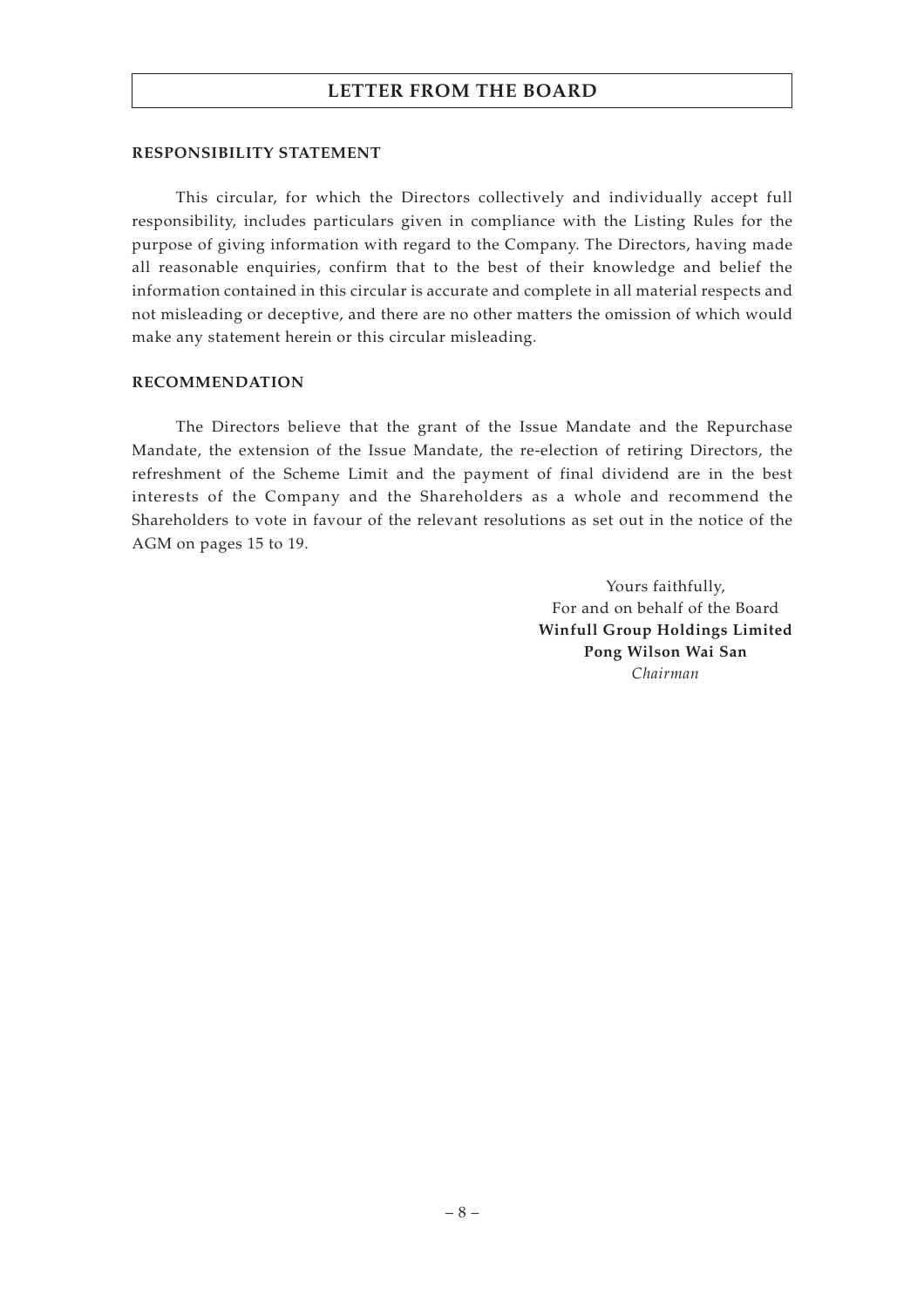This Appendix serves as an explanatory statement, as required by the Listing Rules, to provide the requisite information to you for your consideration of the Repurchase Mandate.

## **1. SHARE CAPITAL**

As at the Latest Practicable Date, there were 5,548,125,668 issued Shares.

Subject to the passing of the ordinary resolution for the approval of the Repurchase Mandate and on the basis that no further Shares are issued or repurchased after the Latest Practicable Date and up to the date of passing of such resolution, the Directors would be authorised to repurchase up to a maximum of 554,812,566 Shares, representing approximately 10% of the issued Shares as at the Latest Practicable Date during the period up to (i) the conclusion of the next annual general meeting of the Company in 2019; (ii) the expiration of the period within which the next annual general meeting of the Company is required by the Articles of Association or any applicable law of the Cayman Islands to be held; or (iii) the revocation or variation of the Repurchase Mandate by an ordinary resolution of the Shareholders in a general meeting of the Company, whichever occurs first.

## **2. REASONS FOR THE REPURCHASE**

The Directors have no present intention to repurchase any Shares but consider that the Repurchase Mandate is in the best interests of the Company and the Shareholders as a whole. An exercise of the Repurchase Mandate may, depending on market conditions and funding arrangements at the time, lead to an enhancement of the net assets per Share and/or earnings per Share and will only be made when the Directors believe that a repurchase will benefit the Company and the Shareholders as a whole.

## **3. FUNDING OF REPURCHASES**

Pursuant to the Repurchase Mandate, repurchases would be funded entirely from the Company's available cash flow or working capital facilities which will be funds legally available under the Cayman Islands law and the memorandum and articles of association of the Company for such purpose.

### **4. IMPACT ON WORKING CAPITAL OR GEARING LEVEL**

An exercise of the Repurchase Mandate in full could have a material adverse impact on the working capital and gearing position of the Company compared with that as at 30 June 2018, being the date of its latest published audited consolidated accounts. The Directors do not, however, intend to make any repurchase in circumstances that would have a material adverse impact on the working capital or gearing position of the Company.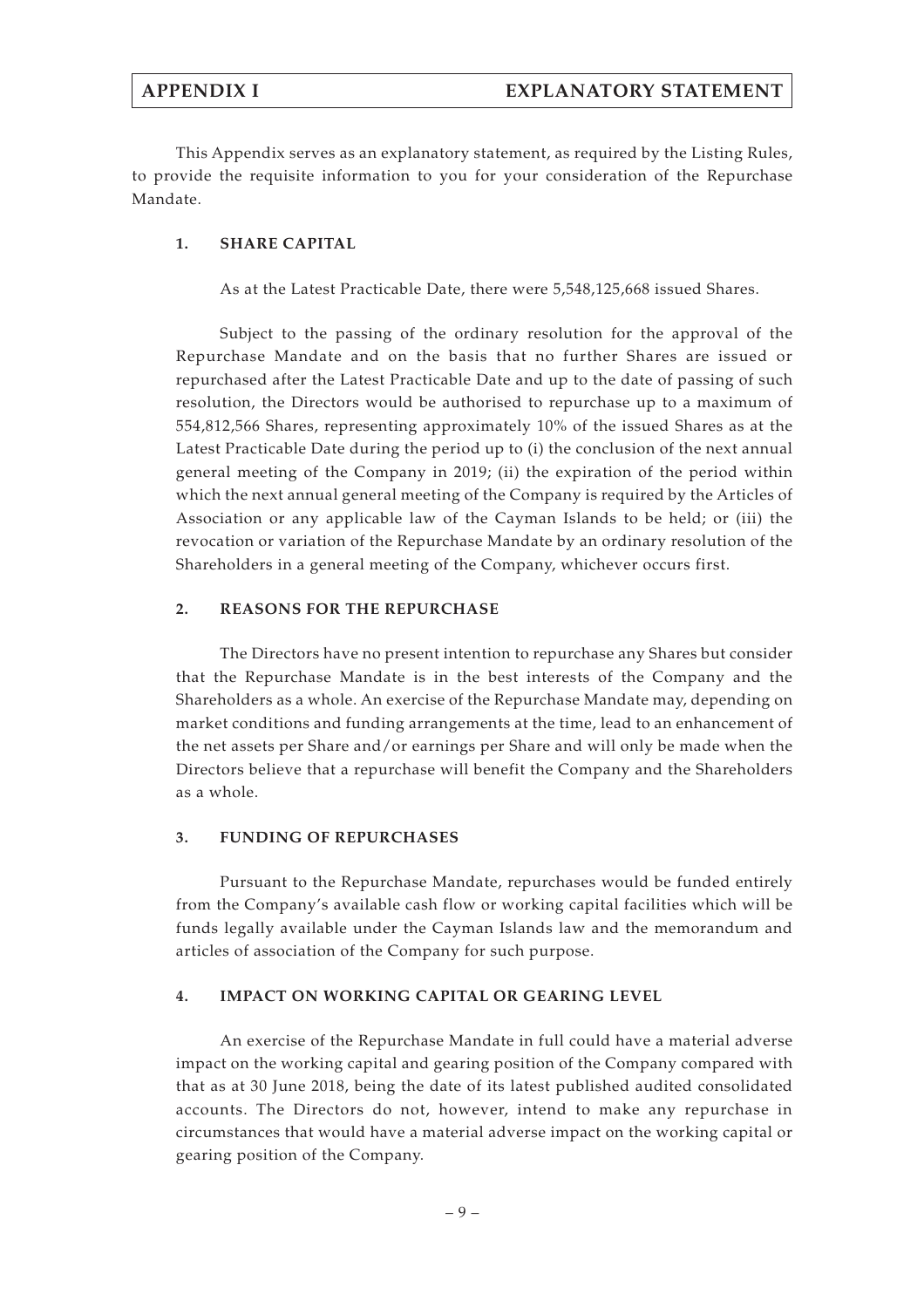## **5. SHARE PRICES**

The highest and lowest prices at which the Shares have traded on the Stock Exchange in each of the previous twelve calendar months and up to the Latest Practicable Date were as follows:

|                                             | Per Share |        |
|---------------------------------------------|-----------|--------|
| Months                                      | Highest   | Lowest |
|                                             | HK\$      | HK\$   |
| 2017                                        |           |        |
| October                                     | 0.1900    | 0.1800 |
| November                                    | 0.1860    | 0.1700 |
| December                                    | 0.1760    | 0.1500 |
| 2018                                        |           |        |
| January                                     | 0.1840    | 0.1510 |
| February                                    | 0.1790    | 0.1580 |
| March                                       | 0.1690    | 0.1530 |
| April                                       | 0.1560    | 0.1490 |
| May                                         | 0.1550    | 0.1500 |
| June                                        | 0.1540    | 0.1330 |
| July                                        | 0.1410    | 0.1300 |
| August                                      | 0.1320    | 0.1020 |
| September                                   | 0.1600    | 0.1020 |
| October (up to the Latest Practicable Date) | 0.1400    | 0.1050 |

# **6. DIRECTORS, THEIR CLOSE ASSOCIATES AND CORE CONNECTED PERSONS**

None of the Directors or, to the best of their knowledge having made all reasonable enquiries, their Close Associates, have any present intention to sell to the Company or its subsidiaries any of the Shares in the Company if the Repurchase Mandate is approved at the AGM.

No Core Connected Person of the Company has notified the Company that he/she has a present intention to sell any Shares to the Company nor has he/she undertaken not to sell any of the Shares held by him/her to the Company in the event that the Company is authorised to make repurchases of Shares when the Repurchase Mandate is approved and exercised.

## **7. UNDERTAKING OF THE DIRECTORS**

The Directors have undertaken to the Stock Exchange that, so far as the same may be applicable, they will exercise the powers of the Company to make repurchases pursuant to the Repurchase Mandate in accordance with the Listing Rules and applicable laws of the Cayman Islands, and in accordance with the regulations set out in the memorandum and articles of association of the Company.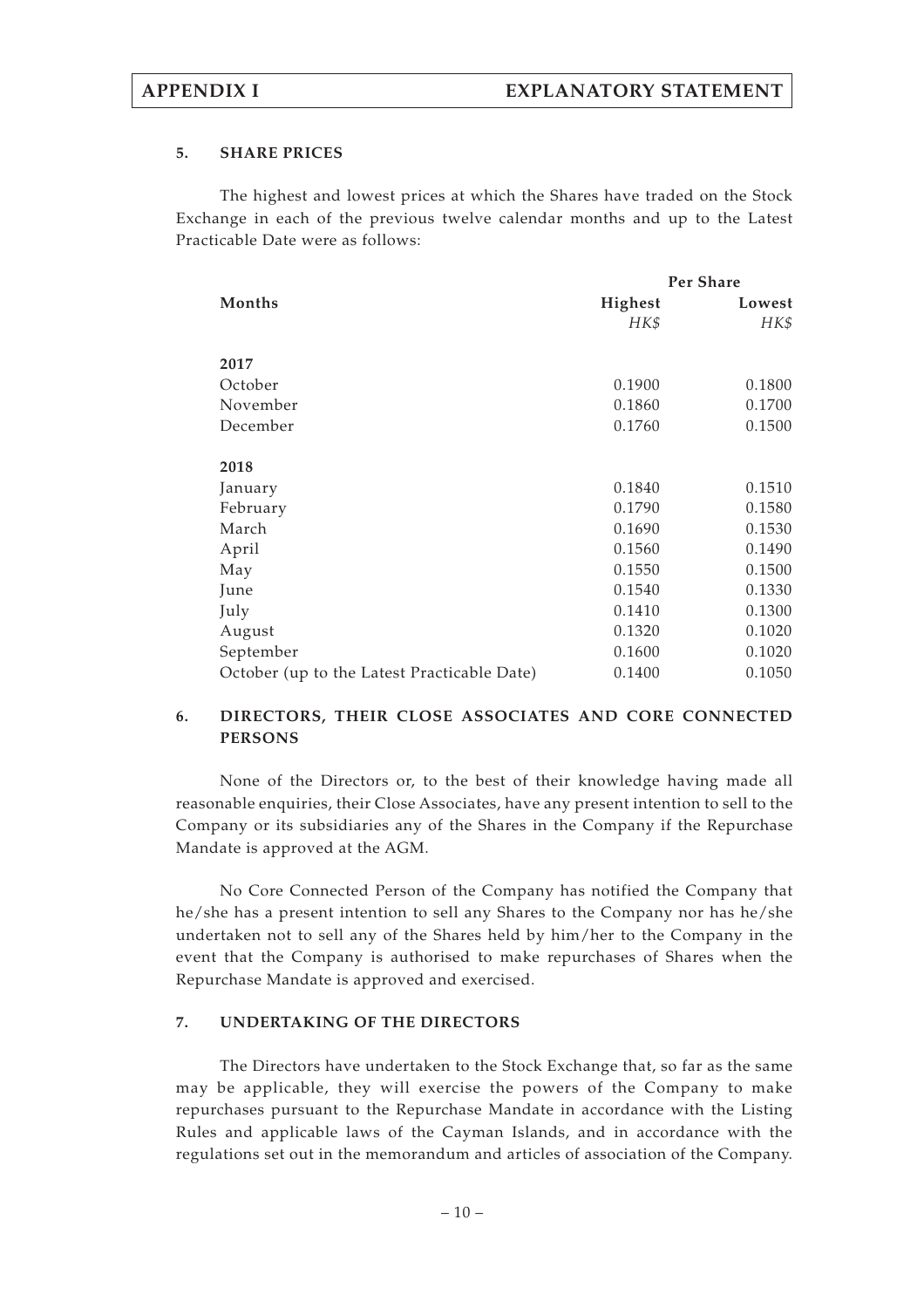## **8. EFFECT OF TAKEOVERS CODE**

If a Shareholder's proportionate interest in the voting rights of the Company increases on the Company exercising its powers to repurchase Shares pursuant to the Repurchase Mandate, such an increase will be treated as an acquisition for the purpose of Rule 32 of the Takeovers Code. As a result, a Shareholder or a group of Shareholders acting in concert could obtain or consolidate control of the Company and become obliged to make a mandatory offer in accordance with Rule 26 of the Takeovers Code. The Directors are not aware of any Shareholders, or a group of Shareholders acting in concert, who may become obliged to make a mandatory offer in accordance with Rules 26 and 32 of the Takeovers Code in the event that the Directors exercise the power to repurchase Shares pursuant to the Repurchase Mandate.

As at the Latest Practicable Date, so far as the Directors are aware, the following Shareholders are interested in more than 5% of the Shares then in issue:

| Name of Shareholders         | Number of<br>Shares held | Approximate<br>percentage of<br>existing<br>shareholding | Approximate<br>percentage of<br>shareholding if<br>the Repurchase<br>Mandate is<br>exercised in full |
|------------------------------|--------------------------|----------------------------------------------------------|------------------------------------------------------------------------------------------------------|
| Virtue Partner Group Limited | 3,346,419,668            | 60.32%                                                   | $67.02\%$                                                                                            |
|                              | (Note 1)                 |                                                          |                                                                                                      |
| Mr. Pong Wilson Wai San      | 3,402,747,668            | 61.33%                                                   | 68.15%                                                                                               |
| ("Mr. Pong")                 | (Notes $1 \& 2$ )        |                                                          |                                                                                                      |
| Ms. Tung Ching Yee Helena    | 3,402,747,668            | 61.33%                                                   | 68.15%                                                                                               |
| ("Mrs. Pong")                | (Note 3)                 |                                                          |                                                                                                      |

*Notes:*

- 1. These Shares are beneficially owned by Virtue Partner Group Limited, a company wholly owned by Mr. Pong.
- 2. Mr. Pong personally owns 56,328,000 Shares and deemed to be interested in the 3,346,419,668 Shares owned by Virtue Partner Group Limited, under SFO.
- 3. Mrs. Pong is the wife of Mr. Pong and accordingly deemed to be interested in the Shares beneficially owned by Mr. Pong in his own capacity and through his controlled corporation, Virtue Partner Group Limited, under SFO.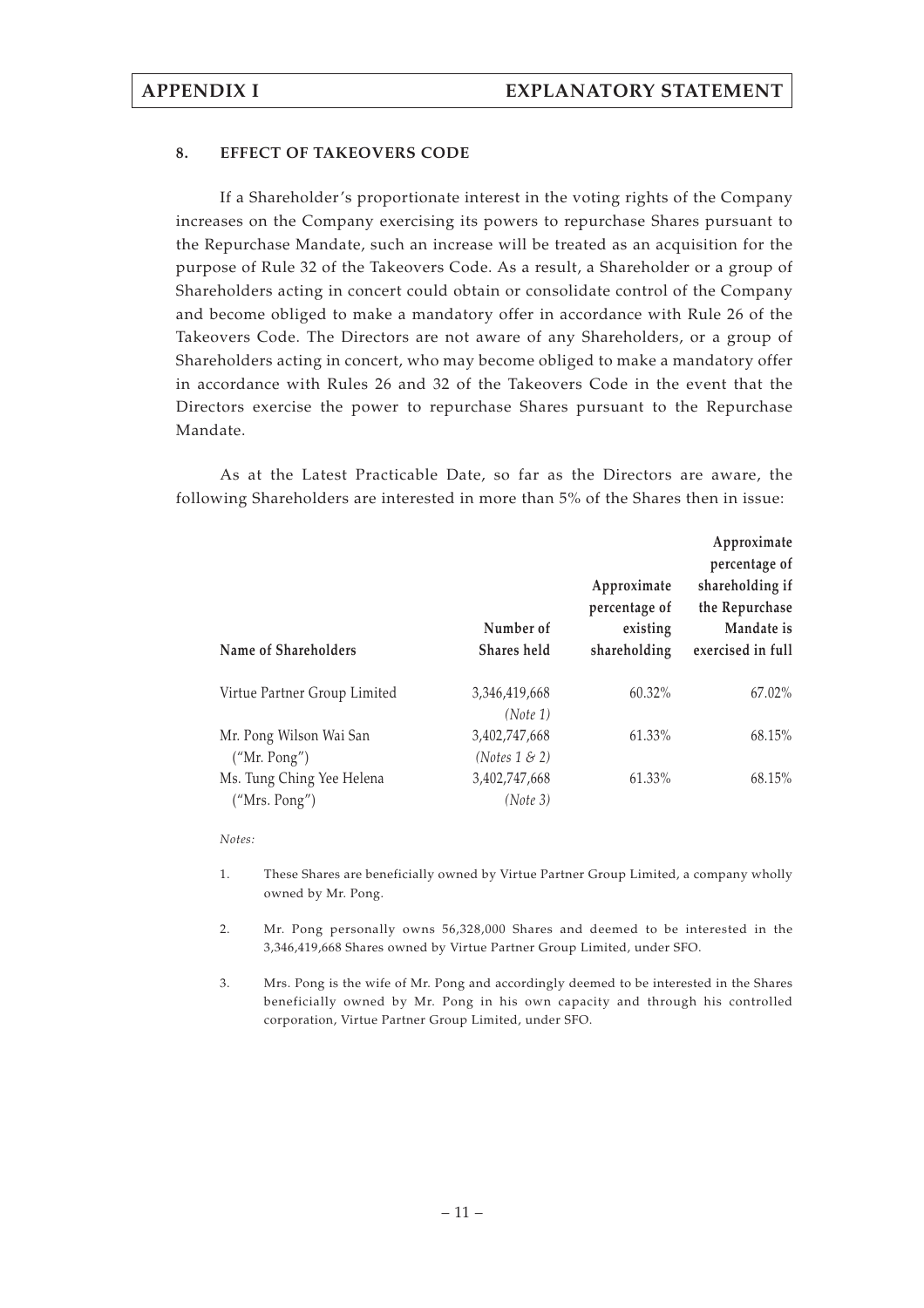The Directors have no present intention to exercise the Repurchase Mandate to such extent as to result in takeover obligation or the public holding of Shares would be reduced below 25% of the issued Shares.

The Listing Rules prohibit a company from making repurchase on the Stock Exchange if the result of the repurchase would be that less than 25% (or such other prescribed minimum percentage as determined by the Stock Exchange) of the issued Shares would be in public hands.

The Directors will not propose to repurchase Shares as would, in the circumstances, result in the aggregate number of Shares held by the public Shareholders falling below the prescribed minimum percentage required by the Stock Exchange.

# **9. SHARES REPURCHASE MADE BY THE COMPANY**

No repurchases of Shares have been made by the Company (whether on the Stock Exchange or otherwise) during the six months preceding the Latest Practicable Date.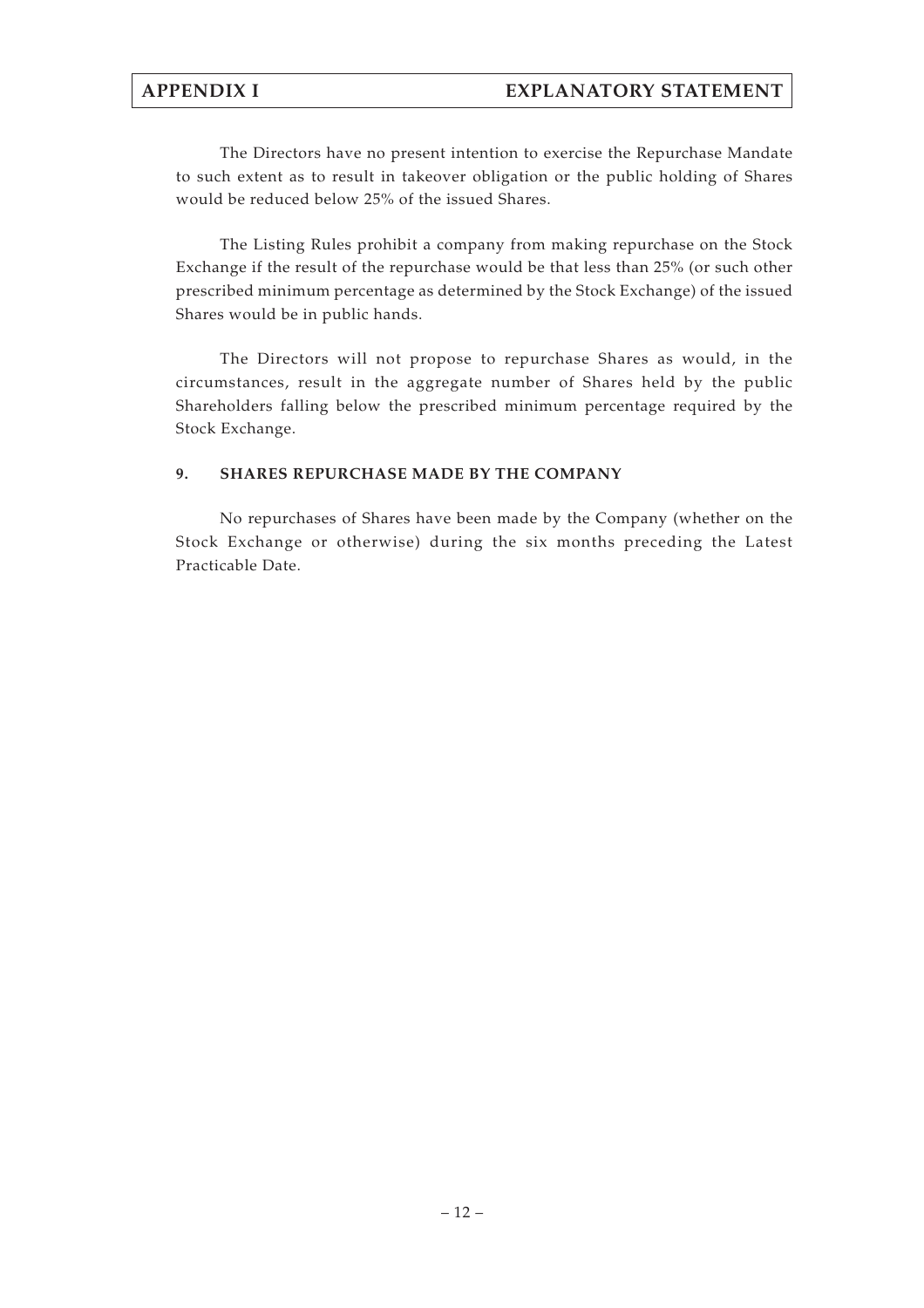# **APPENDIX II DETAILS OF RETIRING DIRECTORS PROPOSED TO BE RE-ELECTED AT THE AGM**

The details of the retiring Directors who will offer themselves for re-election at the AGM, are set out below:

# **(1) Mr. Lung Hung Cheuk ("Mr. Lung")**

Mr. Lung, aged 71, was appointed as an independent non-executive director of the Company on 23 March 2007. He is also the chairman of the remuneration committee, a member of the nomination committee and audit committee of the Company. Mr. Lung is a retired chief superintendent of the Hong Kong Police Force (the "Hong Kong Police") of Hong Kong. He joined the Hong Kong Police in 1966 as a Probationary Inspector at the age of 19. He was promoted to the rank of chief inspector in 1980, superintendent in 1986, senior superintendent in 1993 and chief superintendent in 1997. He had served in various police posts, namely Special Branch, Police Tactical Unit, Police Public Relations Bureau and in a number of police divisions at management level. Prior to his retirement in April 2002, he was the commander of Sham Shui Po Police District. Mr. Lung was also the secretary and then the chairman of the Superintendents' Association ("SPA") of the Hong Kong Police from 1993 to 2001. The membership of the SPA comprises the top management of the Hong Kong Police from superintendents up to and including the commissioner of Hong Kong Police. He was awarded the Police Meritorious Service Medal by the Chief Executive of Hong Kong in 2000. Mr. Lung is the independent non-executive director of Sitoy Group Holdings Limited (Stock code: 1023). He was the independent non-executive director of Chanco International Group Limited (Stock code: 264), which is currently known as Ascent International Holdings Limited, during the period from 21 September 2015 to 23 December 2015. The shares of these 2 companies are listed on the Main Board of the Stock Exchange.

Mr. Lung has renewed the letter of appointment with the Company for a further term of 1 year commencing on 23 March 2018. He is subject to retirement by rotation and re-election at the annual general meeting of the Company in accordance with the articles of association of the Company. Pursuant to the terms of his letter of appointment, Mr. Lung is entitled to a remuneration of HK\$121,000 per annum which was determined with reference to his duties and responsibilities with the Company.

As at the date hereof, Mr. Lung does not have any interests in the shares or underlying shares within the meaning of Part XV of the SFO.

Save as disclosed above, Mr. Lung (i) does not hold any other directorships in any public companies the securities of which are listed on any securities market in Hong Kong or overseas in the past 3 years; (ii) does not hold any other positions in the Company and its subsidiaries; (iii) does not have any relationship with any directors, senior management, substantial shareholders or controlling shareholders of the Company; and (iv) does not have other major appointments or professional qualifications.

Save as disclosed above, there is no other matter about Mr. Lung which is required to be disclosed pursuant to the requirements of Rule  $13.51(2)(h)$  to (v) of the Listing Rules or needs to be brought to the attention of the shareholders of the Company.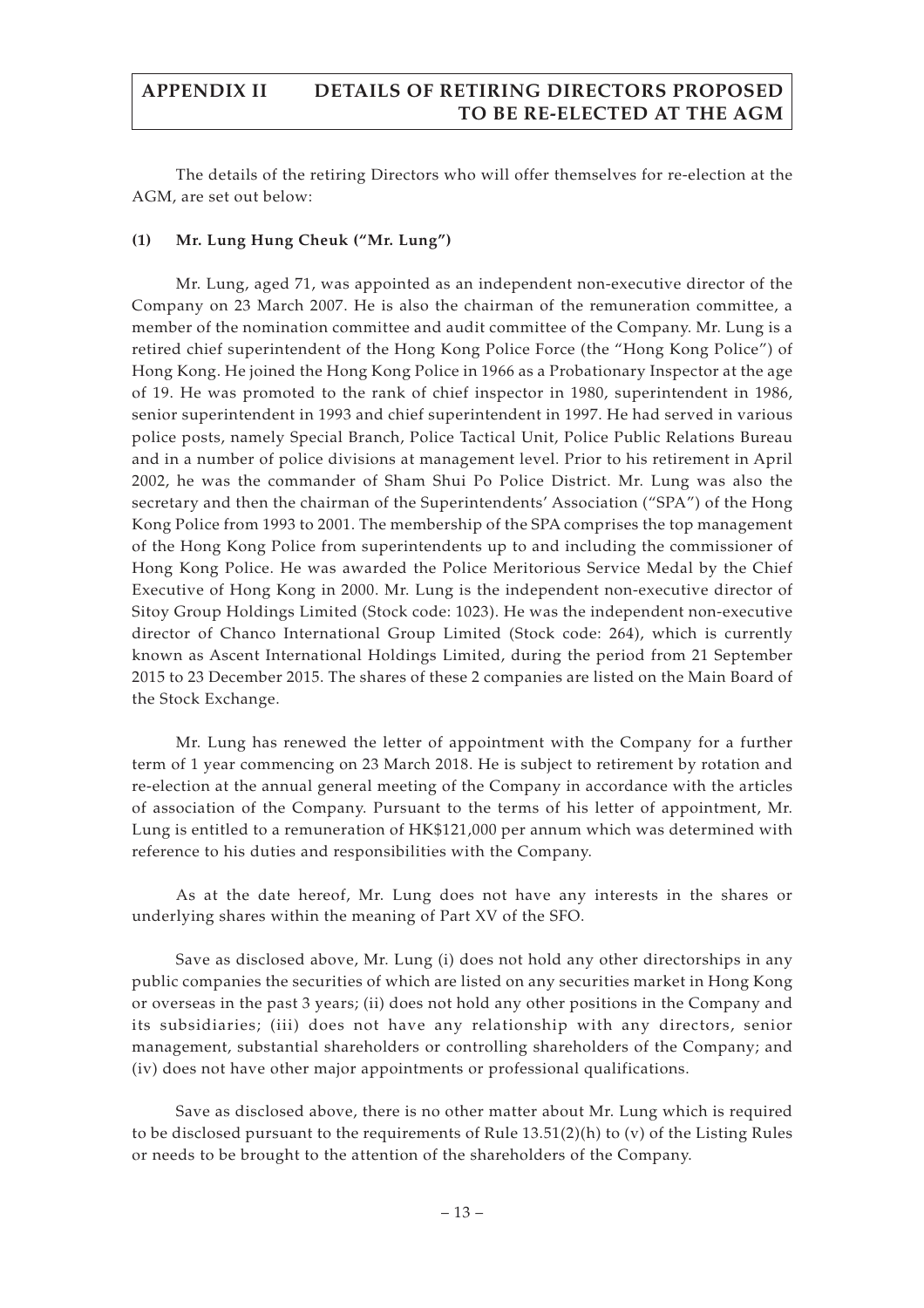# **APPENDIX II DETAILS OF RETIRING DIRECTORS PROPOSED TO BE RE-ELECTED AT THE AGM**

## **(2) Ms. Yeung Wing Yan Wendy ("Ms. Yeung")**

Ms. Yeung, aged 56, was appointed as an independent non-executive director of the Company on 12 December 2011. She is also the chairwoman of the nomination committee, a member of the audit committee and remuneration committee of the Company. She holds a master's degree in laws (Human Rights) of the Faculty of Law from the University of Hong Kong, a master's degree in Juris Doctor of the Faculty of Law from the Chinese University of Hong Kong and a bachelor's degree in Business Administration from the University of Hawaii at Manoa, Honolulu, Hawaii. Ms. Yeung is a practising barrister in Hong Kong. She has over 20 years of experience in corporate and financial communications. Ms. Yeung was the founder and managing director of Occasions Corporate & Financial Communication Limited from 1993 to 2007 and a managing director of Financial Dynamics International Limited from 2007 to 2010.

Ms. Yeung has renewed a letter of appointment with the Company for a further term of 1 year commencing on 12 December 2017. She is subject to retirement and re-election at the annual general meeting of the Company pursuant to the articles of association of the Company. Pursuant to the terms of her letter of appointment, Ms. Yeung is entitled to a remuneration of HK\$121,000 per annum which is determined by reference to the prevailing market conditions and her roles, experience and responsibilities in the Company.

As at the date hereof, Ms. Yeung does not have any other interests in the shares or underlying shares within the meaning of Part XV of the SFO.

Save as disclosed above, Ms. Yeung (i) does not hold any other directorships in any public companies the securities of which are listed on any securities market in Hong Kong or overseas in the past 3 years; (ii) does not hold any other positions in the Company and its subsidiaries; (iii) does not have any relationship with any directors, senior management, substantial shareholders or controlling shareholders of the Company and (iv) does not have other major appointments or professional qualifications.

Save as disclosed above, there is no other matter about Ms. Yeung which is required to be disclosed pursuant to the requirements of Rule 13.51(2)(h) to (v) of the Listing Rules or needs to be brought to the attention of the shareholders of the Company.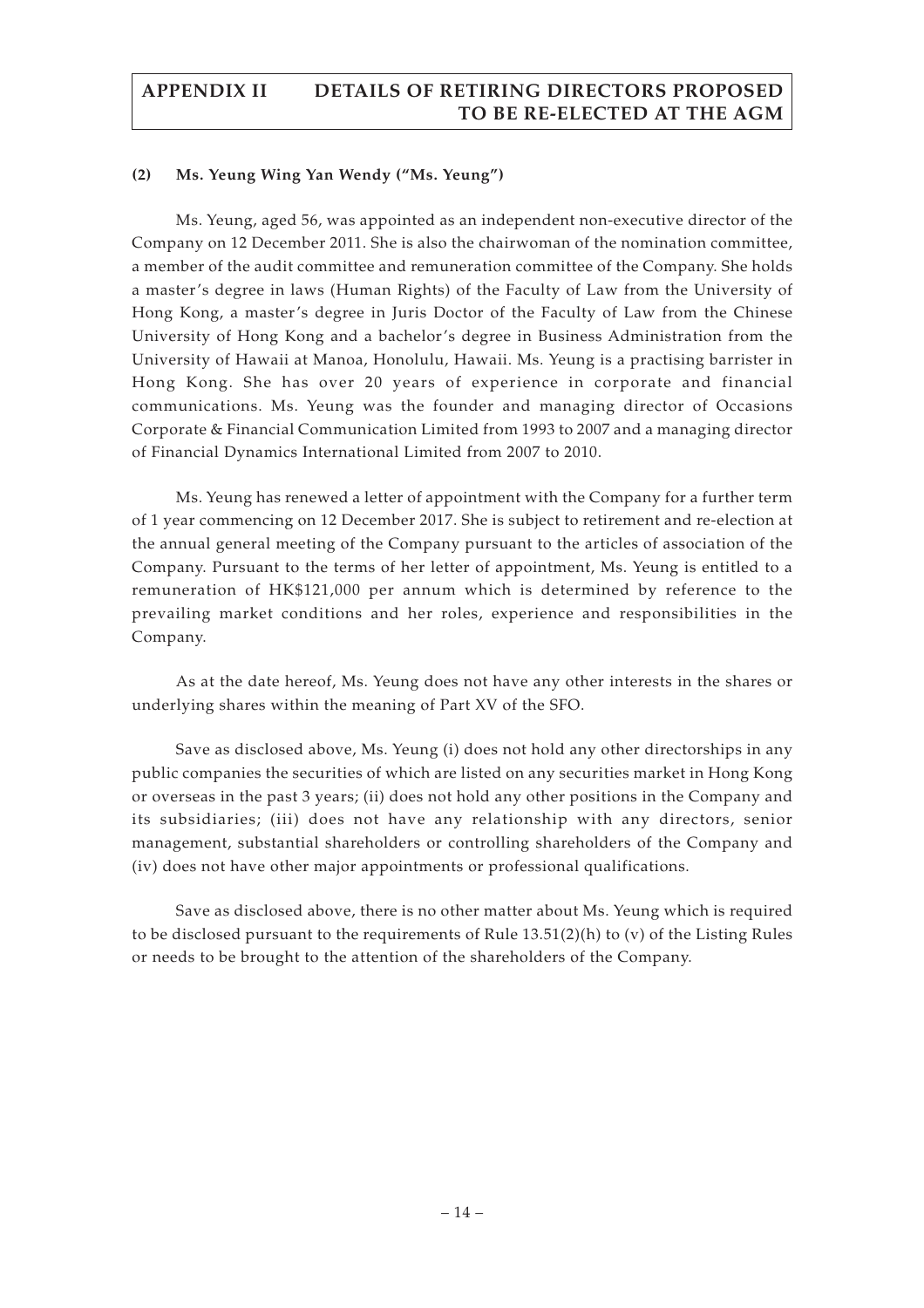# **NOTICE OF THE AGM**



# **NOTICE OF THE ANNUAL GENERAL MEETING**

**NOTICE IS HEREBY GIVEN** that an annual general meeting of Winfull Group Holdings Limited (the "Company") will be held at 7/F, Wheelock House, 20 Pedder Street, Central, Hong Kong on Friday, 30 November 2018 at 11:00 a.m. to consider and, if thought fit, pass the following resolutions:

- 1. To receive and consider the audited consolidated financial statements of the Company and its subsidiaries and the reports of the directors of the Company (the "Directors") and the auditor of the Company for the year ended 30 June 2018;
- 2. To approve and declare a final dividend of HK0.18 cents per ordinary share for the year ended 30 June 2018;
- 3. (a) To re-elect Mr. Lung Hung Cheuk as an independent non-executive Director;
	- (b) To re-elect Ms. Yeung Wing Yan Wendy as an independent non-executive Director;
	- (c) To authorise the board of Directors (the "Board") to fix the remuneration of the Directors;
- 4. To re-appoint the Company's auditor and to authorise the Board to fix its remuneration.

To consider, as special business and, if thought fit, pass with or without amendments, the following resolutions as ordinary resolutions:

## **ORDINARY RESOLUTIONS**

- 5. "**THAT**:
	- (a) subject to paragraph (c) below, the exercise by the Directors during the Relevant Period (as defined below) of all the powers of the Company to allot, issue and deal with unissued shares and to make or grant offers,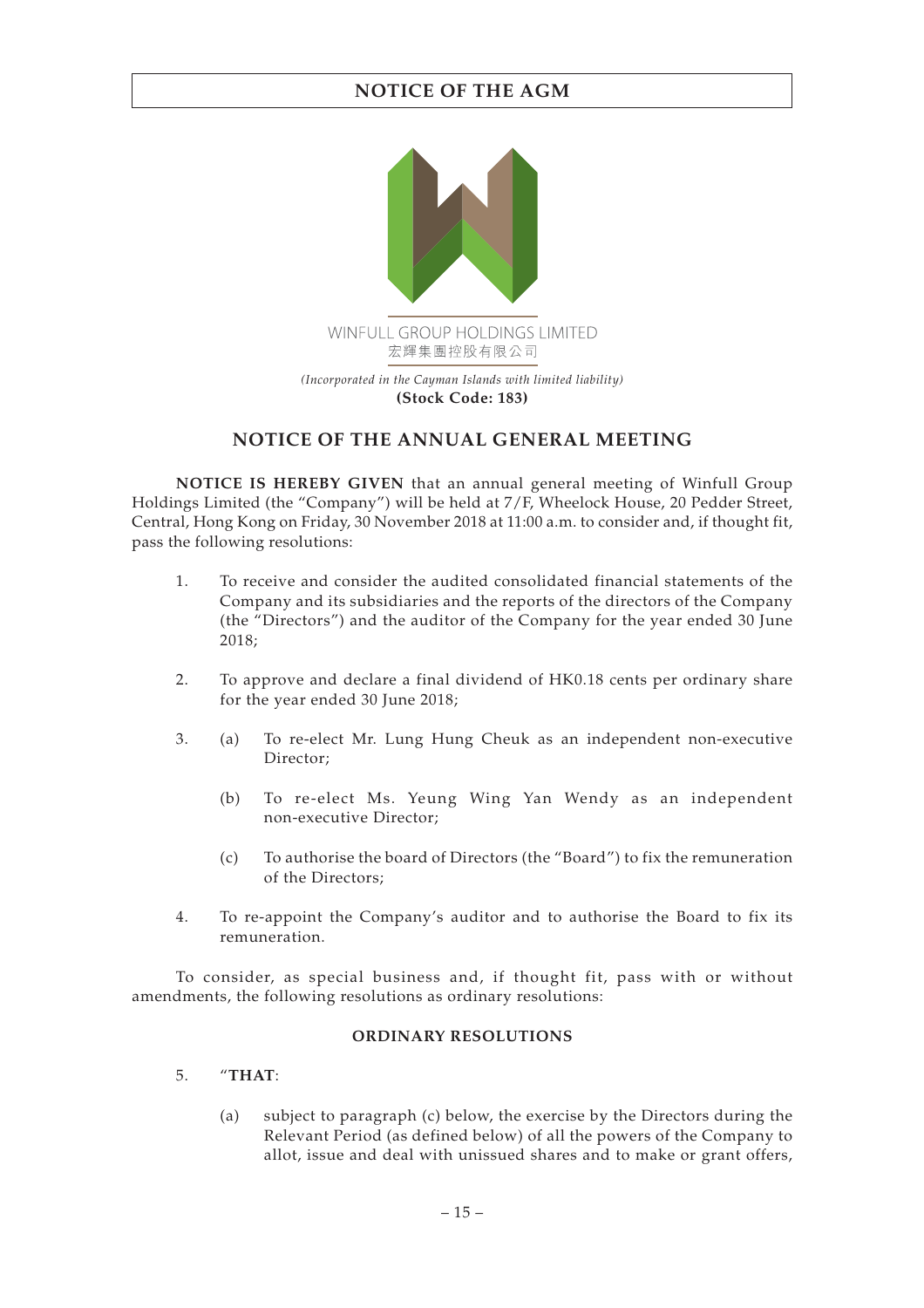# **NOTICE OF THE AGM**

agreements and options, including warrants to subscribe for shares, which might require the exercise of such powers be and the same is hereby generally and unconditionally approved;

- (b) the approval in paragraph (a) above shall authorise the Directors during the Relevant Period (as defined below) to make or grant offers, agreements and options which might require the exercise of such powers after the end of the Relevant Period (as defined below);
- (c) the total number of shares of the Company allotted or agreed conditionally or unconditionally to be allotted (whether pursuant to options or otherwise) by the Directors pursuant to the approval in paragraph (a) above, otherwise than pursuant to (i) a Rights Issue (as defined below); or (ii) the exercise of any options granted under the share option scheme of the Company adopted on 1 November 2011; or (iii) any scrip dividend or similar arrangements providing for the allotment and issue of shares in lieu of the whole or part of a dividend on shares in accordance with the articles of association of the Company in force from time to time; or (iv) any issue of shares upon the exercise of rights of subscription or conversion under the terms of any warrants of the Company or any securities which are convertible into shares, shall not exceed the aggregate of:
	- (aa) 20% of the total number of issued shares of the Company on the date of the passing of this resolution; and
	- (bb) the aggregate number of any shares of the Company repurchased by the Company (if the Directors are so authorised by a separate ordinary resolution of the shareholders of the Company) subsequent to the passing of this resolution up to a maximum equivalent to 10% of the total number of issued shares of the Company on the date of the passing of this resolution,

and the authority pursuant to paragraph (a) of this resolution shall be limited accordingly; and

(d) for the purposes of this resolution:

"Relevant Period" means the period from the date of the passing of this resolution until whichever is the earliest of:

- (i) the conclusion of the next annual general meeting of the Company;
- (ii) the expiration of the period within which the next annual general meeting of the Company is required by the articles of association of the Company, the Companies Law, Cap. 22 (Law 3 of 1961, as consolidated or revised) of the Cayman Islands (the "Companies Law"), or any other applicable law of the Cayman Islands to be held; and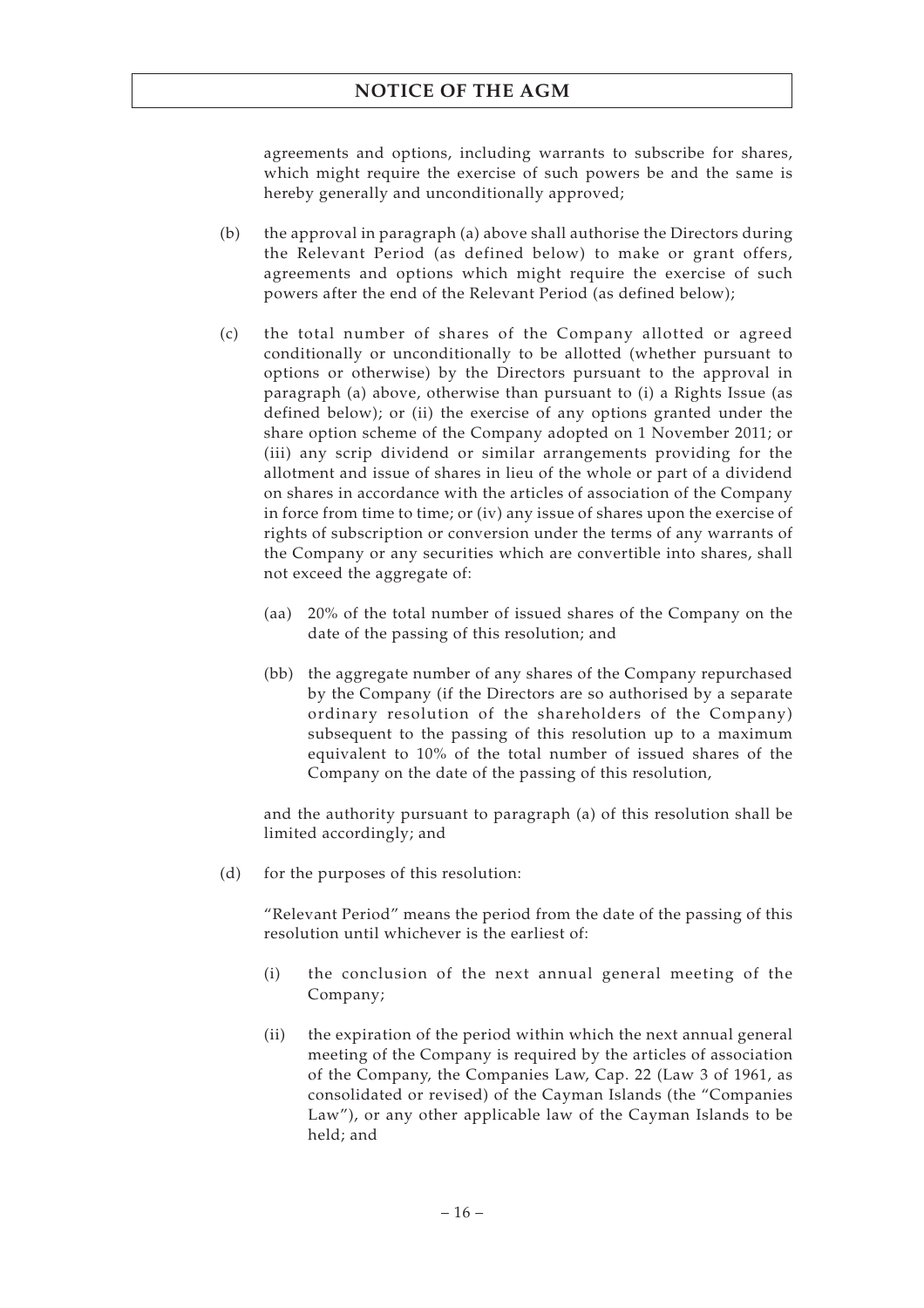(iii) the passing of an ordinary resolution by the shareholders of the Company in general meeting revoking or varying the authority given to the Directors by this resolution;

"Rights Issue" means an offer of shares, or offer or issue of warrants, options or other securities giving rights to subscribe for shares open for a period fixed by the Directors to holders of shares on the register on a fixed record date in proportion to their then holdings of shares (subject to such exclusion or other arrangements as the Directors may deem necessary or expedient in relation to fractional entitlements, or having regard to any restrictions or obligations under the laws of, or the requirements of, or the expense or delay which may be involved in determining the existence or extent of any restrictions or obligations under the laws of, or the requirements of, any jurisdiction outside Hong Kong or any recognised regulatory body or any stock exchange outside Hong Kong)."

- 6. "**THAT**:
	- (a) the exercise by the Directors during the Relevant Period (as defined below) of all powers of the Company to purchase the issued shares of the Company on The Stock Exchange of Hong Kong Limited (the "Stock Exchange") or any other stock exchange on which the shares may be listed and recognised by the Securities and Futures Commission and the Stock Exchange for such purpose, and otherwise in accordance with the rules and regulations of the Securities and Futures Commission, the Stock Exchange, the Companies Law and all other applicable laws in this regard, be and the same is hereby generally and unconditionally approved;
	- (b) the total number of shares of the Company which may be purchased by the Company pursuant to the approval in paragraph (a) during the Relevant Period (as defined below) shall not exceed 10% of the total number of the issued shares of the Company as at the date of the passing of this resolution and the authority pursuant to paragraph (a) of this resolution shall be limited accordingly; and
	- (c) for the purposes of this resolution, "Relevant Period" means the period from the date of the passing of this resolution until whichever is the earliest of:
		- (i) the conclusion of the next annual general meeting of the Company;
		- (ii) the expiration of the period within which the next annual general meeting of the Company is required by the articles of association of the Company, the Companies Law, or any other applicable law of the Cayman Islands to be held; and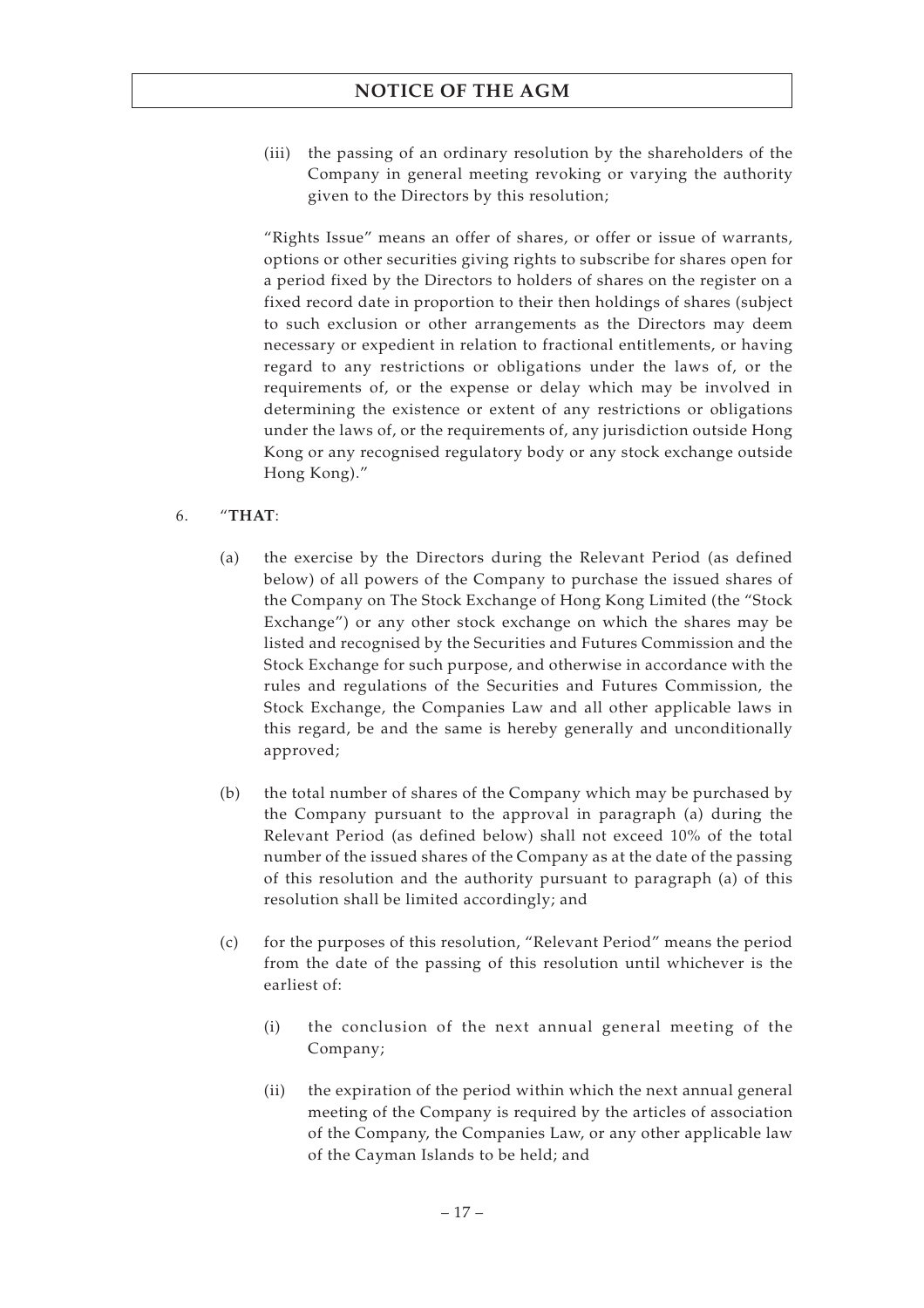- (iii) the passing of an ordinary resolution by the shareholders of the Company in general meeting revoking or varying the authority given to the Directors by this resolution."
- 7. "**THAT** the Directors be and are hereby authorised to exercise the authority referred to in paragraph (a) of resolution no. 5 above in respect of the share capital of the Company referred to in sub-paragraph (bb) of paragraph (c) of such resolution."
- 8. "**THAT** subject to and conditional upon the Listing Division of the Stock Exchange granting approval of the listing of, and permission to deal in, the Shares to be issued pursuant to the exercise of options which may be granted under the refreshed scheme limit (the "Scheme Limit") under the share option scheme adopted by the Company on 1 November 2011 (the "Share Option Scheme") approval be and is hereby generally and unconditionally granted for refreshing the 10% Scheme Limit provided:
	- (i) the total number of shares of HK\$0.01 each in the capital of the Company which may be issued upon the exercise of all options to be granted under the Share Option Scheme and other share option schemes of the Company under the limit as refreshed hereby shall not exceed 10% of the total number of Shares in issue as at the date of passing of this resolution; and
	- (ii) options previously granted under the Share Option Scheme and other share option schemes of the Company (including options outstanding, cancelled, lapsed or exercised in accordance with the terms of the Share Option Scheme or any other share option schemes of the Company) shall not be counted for the purpose of calculating the Scheme Limit, and that the directors of the Company be and are hereby authorised to do all such acts and things and execute all such documents, including under seal where applicable, as they consider necessary or expedient to give effect to the foregoing arrangement."

By order of the Board of **Winfull Group Holdings Limited Pong Wilson Wai San** *Chairman*

Hong Kong, 26 October 2018

*Registered office:* Cricket Square Hutchins Drive P.O. Box 2681 Grand Cayman KY1-1111 Cayman Islands

*Head office and principal place of business in Hong Kong:* Unit A, 6/F 9 Queen's Road Central Hong Kong